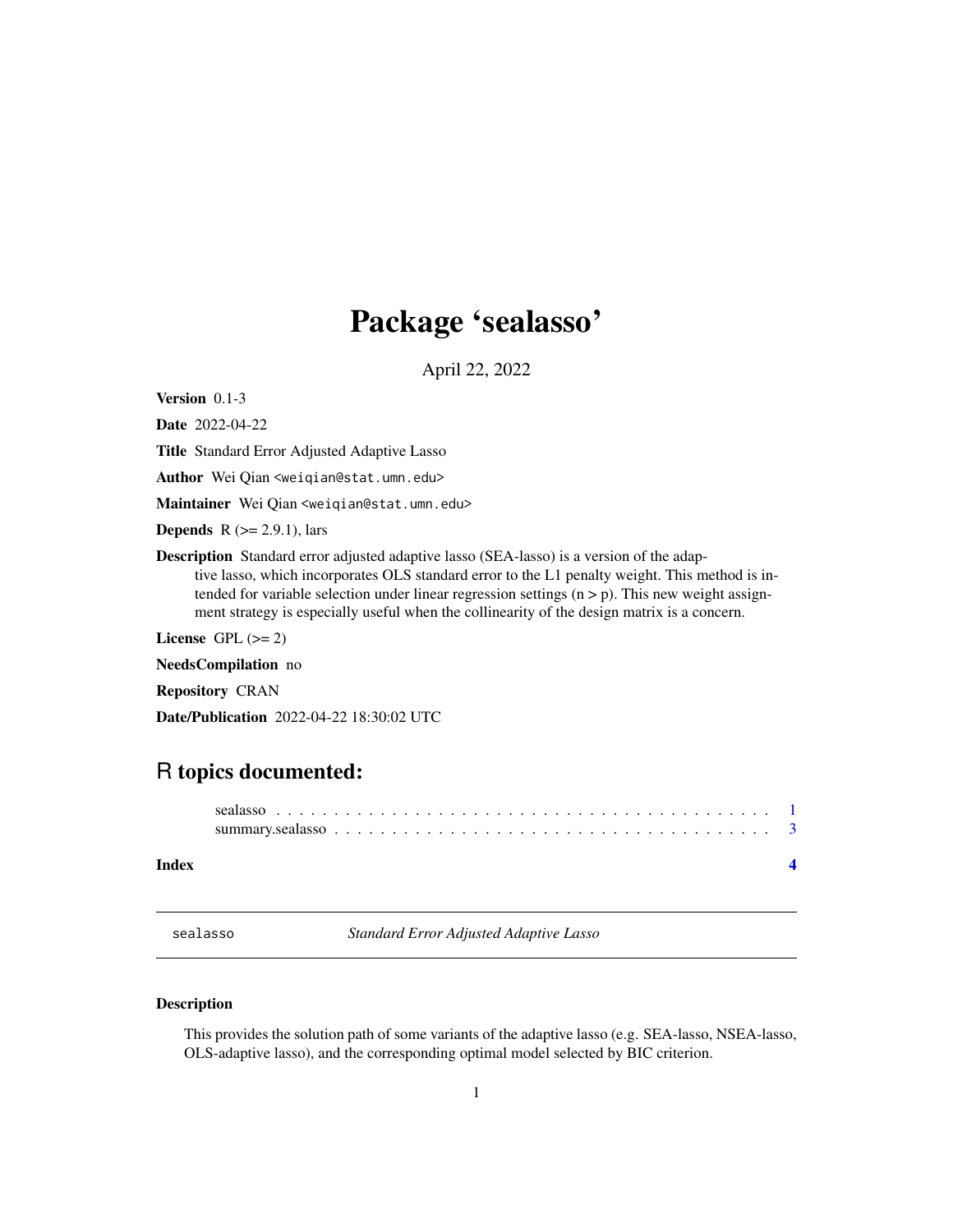#### Usage

```
sealasso(x, y, method = c("nsealasso", "sealasso", "olsalasso", "lasso"))
```
#### Arguments

| X      | The model matrix.                                                                                                                                                                  |
|--------|------------------------------------------------------------------------------------------------------------------------------------------------------------------------------------|
| V      | The response.                                                                                                                                                                      |
| method | One of "nsealasso", "sealasso", "olsalasso" and "lasso", which represent NSEA-<br>lasso, SEA-lasso, OLS-adaptive lasso and the lasso, respectively. The default is<br>"nsealasso". |

#### Details

SEA-lasso and NSEA-lasso (Qian and Yang, 2010) are two versions of the adaptive lasso. They may be used for variable selection, especially in cases where condition index of the scaled model matrix is large (e.g.  $> 10$ ) and collinearity is a concern. This function provides condition index, solution path and the suggested optimal model based on BIC. The estimated coefficients are also given for transition points of the path.

#### Value

| method          | The method used.                                                        |
|-----------------|-------------------------------------------------------------------------|
| condition.index |                                                                         |
|                 | Condition index of the scaled model matrix.                             |
| path            | Solution path and corresponding BIC values at transition points.        |
| beta            | The estimated coefficients at transition points of solution path.       |
| optim.beta      | The estimated coefficients of the optimal model based on BIC criterion. |

#### References

Qian, W. and Yang, Y. (2010) "Model Selection via Standard Error Adjusted Adaptive Lasso." Technical Report, University of Minnesota.

#### Examples

```
# use the diabetes dataset from "lars" package
data(diabetes)
x <- diabetes$x
y <- diabetes$y
sealasso(x, y)
# with quadratic terms
x2 <- cbind(diabetes$x1,diabetes$x2)
object <- sealasso(x2, y, "sealasso")
object$condition.index
object$optim.beta
```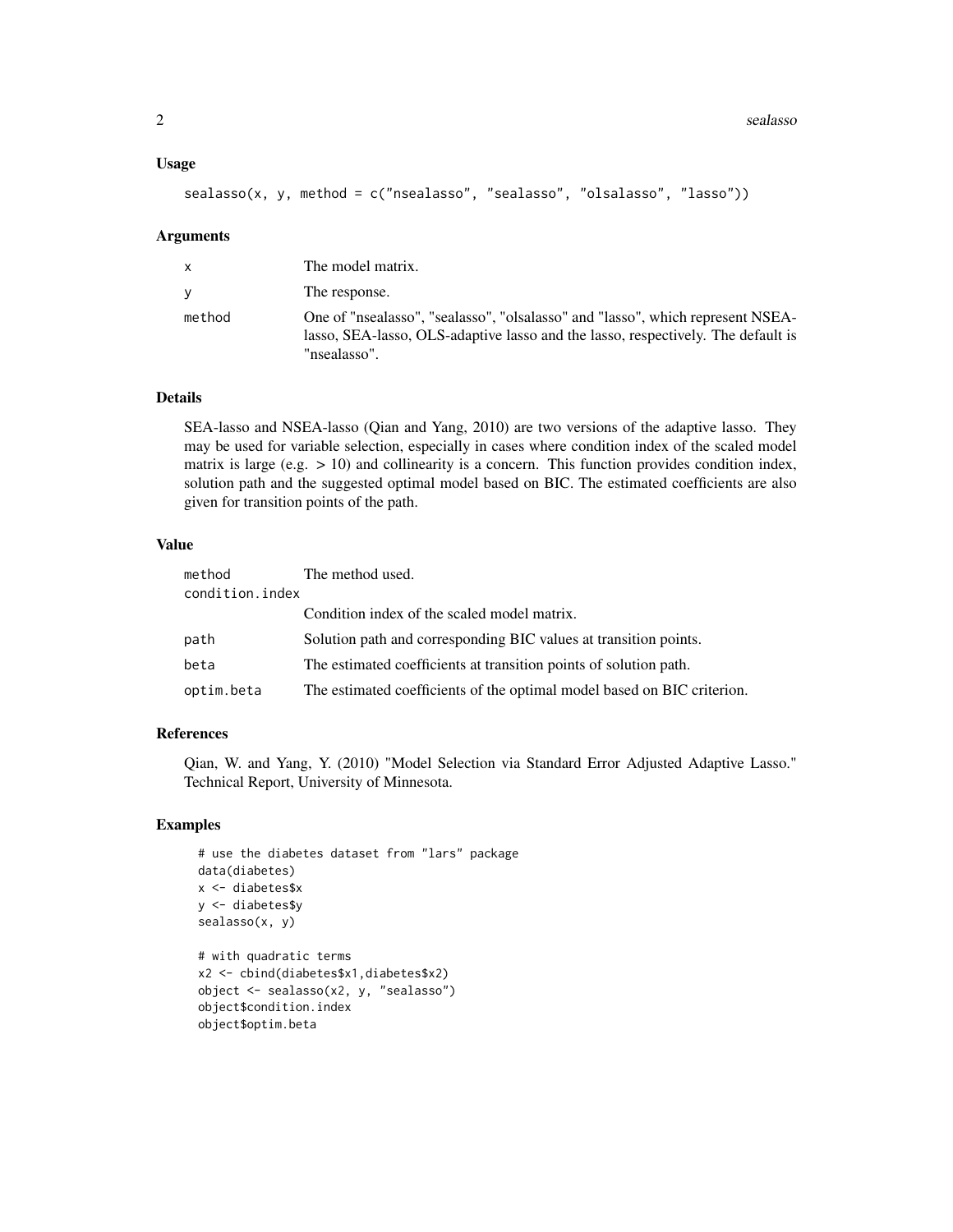<span id="page-2-0"></span>summary.sealasso *Summary method for sealasso objects*

#### Description

This provides the method used, condition index and the optimal model selected by BIC.

#### Usage

```
## S3 method for class 'sealasso'
summary(object, ...)
```
#### Arguments

| object   | a sealasso object                       |
|----------|-----------------------------------------|
| $\cdots$ | other arguments to be passed to summary |

#### Details

A summary is provided for a sealasso object. To provide a more succinct output, only the method used, condition index and the selected optimal model are printed out.

#### Value

| method          | The method used. One of NSEA-lasso, SEA-lasso, OLS-adaptive lasso and   |
|-----------------|-------------------------------------------------------------------------|
|                 | Lasso.                                                                  |
| condition.index |                                                                         |
|                 | Condition index of the scaled model matrix.                             |
| optim.beta      | The estimated coefficients of the optimal model based on BIC criterion. |

#### References

Qian, W. and Yang, Y. (2010) "Model Selection via Standard Error Adjusted Adaptive Lasso." Technical Report, University of Minnesota.

#### See Also

sealasso

#### Examples

```
# use the diabetes dataset from "lars" package
data(diabetes)
y <- diabetes$y
# with quadratic terms
x2 <- cbind(diabetes$x1,diabetes$x2)
object <- sealasso(x2, y, "sealasso")
summary(object)
```